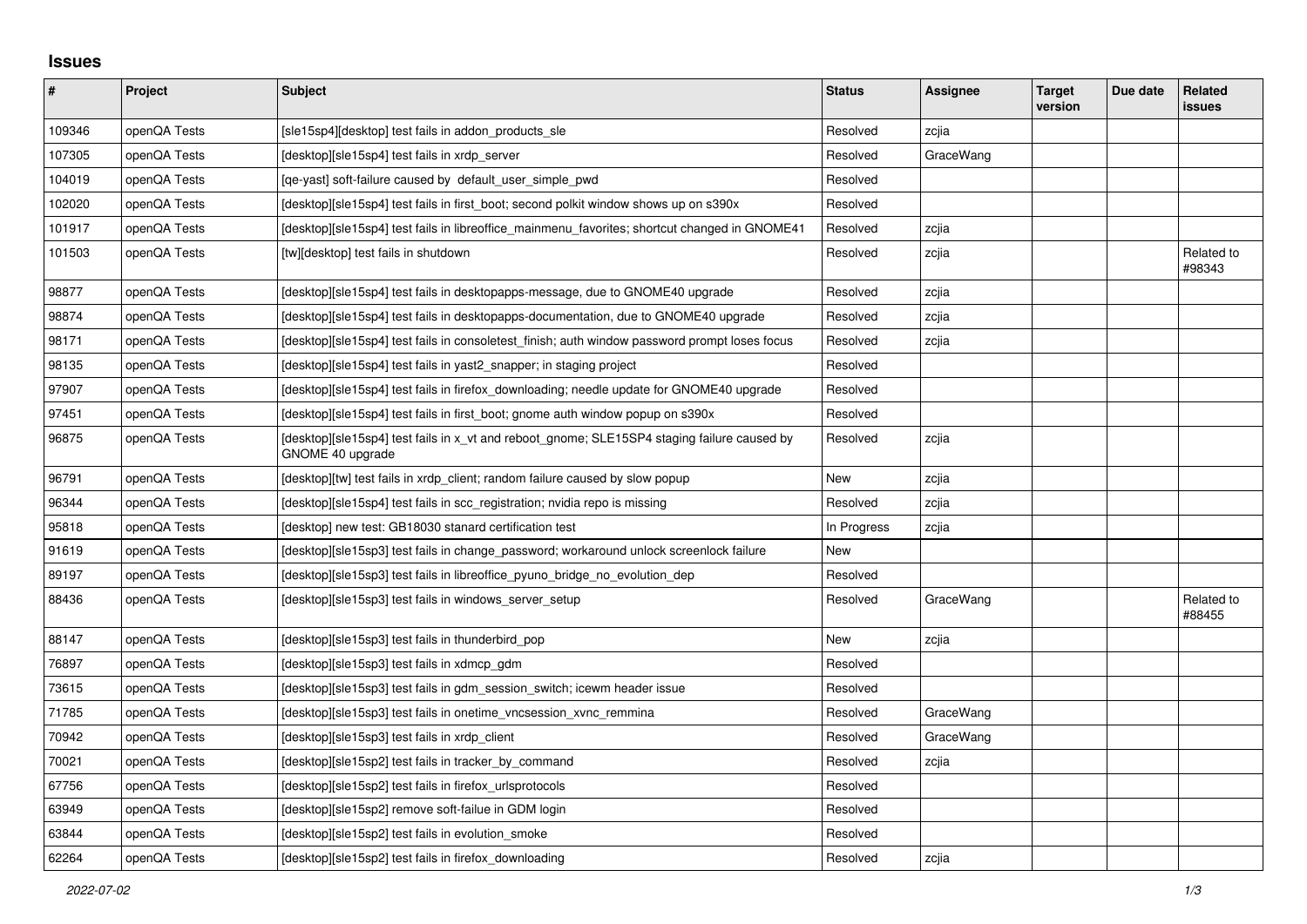| $\vert$ # | Project        | <b>Subject</b>                                                                         | <b>Status</b> | Assignee | <b>Target</b><br>version | Due date | Related<br><b>issues</b>                                                                                                                                                |
|-----------|----------------|----------------------------------------------------------------------------------------|---------------|----------|--------------------------|----------|-------------------------------------------------------------------------------------------------------------------------------------------------------------------------|
| 60674     | openQA Tests   | [desktop][sle15sp2] fix desktopapps-message for GNOME-3.34                             | Resolved      |          |                          |          |                                                                                                                                                                         |
| 60671     | openQA Tests   | [desktop][sle15sp2] fix desktopapps-documentation for GNOME-3.34                       | Resolved      | zcjia    |                          |          |                                                                                                                                                                         |
| 60536     | openQA Tests   | [desktop][sle15sp2] test fails in application_starts_on_login                          | Resolved      |          |                          |          |                                                                                                                                                                         |
| 60530     | openQA Tests   | [desktop][sle15sp2] fix desktopapps-gnome for GNOME-3.34                               | Resolved      |          |                          |          |                                                                                                                                                                         |
| 60527     | openQA Tests   | [desktop][sle15sp2] fix desktopapps-firefox for GNOME-3.34                             | Resolved      |          |                          |          |                                                                                                                                                                         |
| 60524     | openQA Tests   | [desktop][sle15sp2] fix desktopapps-other for GNOME-3.34                               | Resolved      |          |                          |          |                                                                                                                                                                         |
| 60521     | openQA Tests   | [desktop][sle15sp2] tracker issue for GNOME-3.34 upgrade                               | Resolved      |          |                          |          |                                                                                                                                                                         |
| 60335     | openQA Tests   | [desktop][sle15sp2] test fails in reboot_gnome                                         | Resolved      | okurz    |                          |          | Related to<br>#60332                                                                                                                                                    |
| 60332     | openQA Tests   | [desktop][sle15sp2] test fails in first_boot                                           | Resolved      | okurz    |                          |          | Related to<br>#60335                                                                                                                                                    |
| 60062     | openQA Tests   | [desktop][tw] test fails in libreoffice recent documents                               | Resolved      | zcjia    |                          |          |                                                                                                                                                                         |
| 59073     | openQA Tests   | [desktop][sle12sp5] test fails in zypper_lifecycle                                     | Resolved      |          |                          |          |                                                                                                                                                                         |
| 58118     | openQA Tests   | [desktop][sle12sp5] test fails in libreoffice_pyuno_bridge                             | Resolved      | zcjia    |                          |          |                                                                                                                                                                         |
| 57812     | openQA Tests   | [desktop][sle12sp5] no need to publish hdd image in test "cryptlvm"                    | Resolved      |          |                          |          |                                                                                                                                                                         |
| 57080     | openQA Tests   | [desktop][tw] new testcase for flatpak integration in gnome/firefox                    | New           |          |                          |          |                                                                                                                                                                         |
| 56402     | openQA Tests   | [desktop][sle12sp5] test fails in evolution_smoke                                      | Resolved      |          |                          |          |                                                                                                                                                                         |
| 55196     | openQA Tests   | [sle12sp5][desktop] test fails in scc_registration                                     | Resolved      |          |                          |          |                                                                                                                                                                         |
| 55046     | openQA Tests   | [sle12sp5][desktop] test fails in boot_to_snapshot                                     | Resolved      |          |                          |          |                                                                                                                                                                         |
| 54947     | openQA Tests   | [sle12sp5][desktop] test fails in setup                                                | Resolved      |          |                          |          |                                                                                                                                                                         |
| 54902     | openQA Project | openQA on osd fails at "incomplete" status when uploading, "502 response: Proxy Error" | Resolved      | okurz    | Current<br>Sprint        |          | Related to<br>#54869,<br>Related to<br>#55628,<br>Related to<br>#112718,<br>Copied to<br>#55154,<br>Copied to<br>#55238,<br>Copied to<br>#55313,<br>Copied to<br>#55691 |
| 54887     | openQA Tests   | [desktop][tw] migrate testcase "desktopapps-message" from SLE15 to Tumbleweed          | In Progress   |          |                          |          |                                                                                                                                                                         |
| 54884     | openQA Tests   | [tw][desktop] migrate testcase "desktopapps-firefox" from SLE15 to Tumbleweed          | Resolved      | zcjia    |                          |          |                                                                                                                                                                         |
| 54725     | openQA Tests   | [desktop][sle12sp5] test fails in cryptlym                                             | Resolved      | riafarov |                          |          |                                                                                                                                                                         |